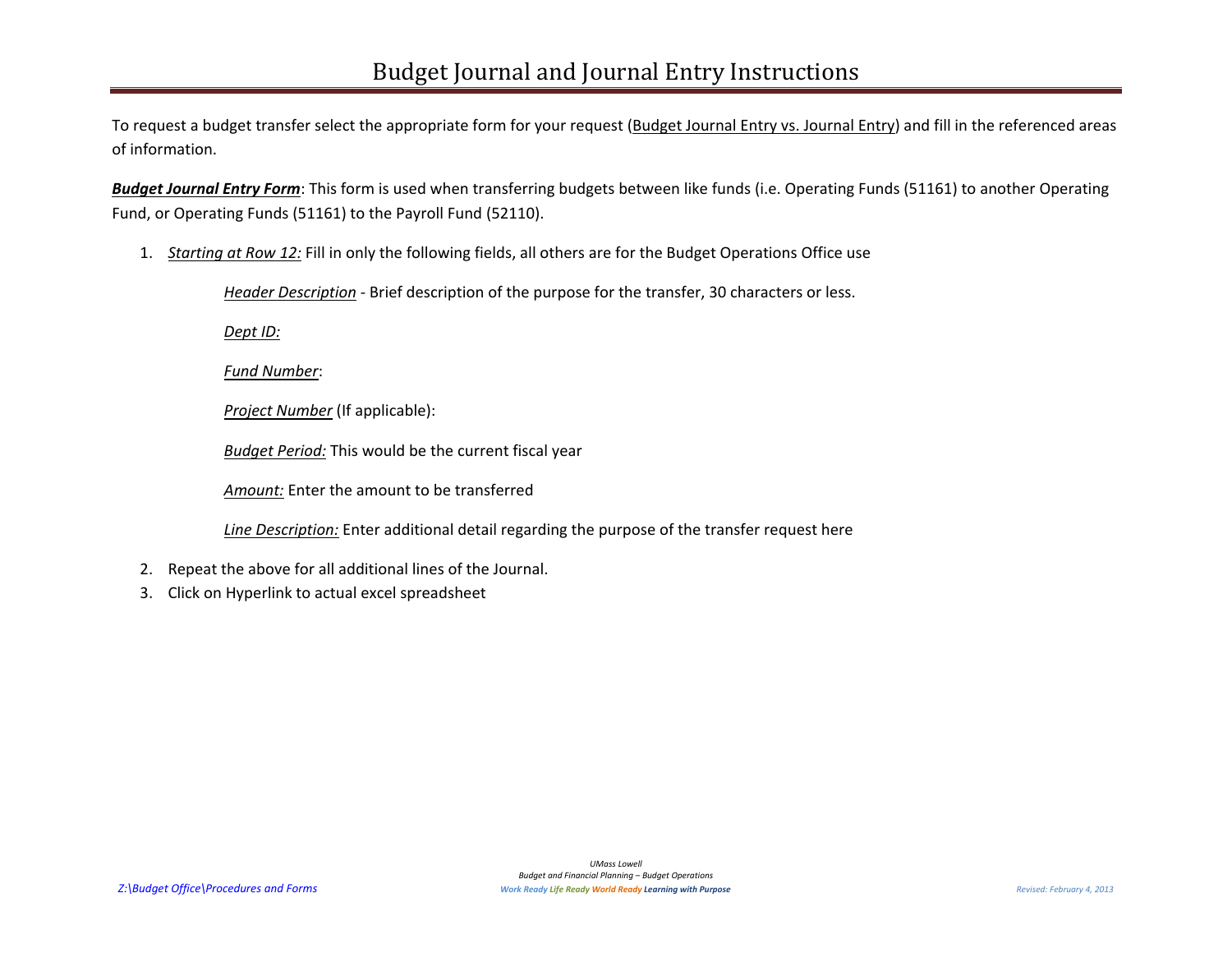## *Budget Journal Entry Form*: *Continued*

*Example A: The request is to transfer funds from Operating Budget L230100000 - 51161 to Operating Budget L761300000 – 51161*

| <b>Budget Journal Entry</b>    |               |                        |               |                              |                                     |                              |               |              |         |                         |                       |               |          |                         |                                       |                              |
|--------------------------------|---------------|------------------------|---------------|------------------------------|-------------------------------------|------------------------------|---------------|--------------|---------|-------------------------|-----------------------|---------------|----------|-------------------------|---------------------------------------|------------------------------|
| <b>HEADER</b><br><b>DETAIL</b> |               |                        |               |                              |                                     | <b>LINE</b><br><b>DETAIL</b> |               |              |         |                         |                       |               |          |                         |                                       |                              |
| <b>Business</b><br><b>Unit</b> | Journal<br>ID | Journal<br><b>Date</b> | Ledger        | <b>Budget</b><br><b>Type</b> | Header<br><b>Description</b>        | Account                      | <b>DeptID</b> | Fund<br>Code | Project | <b>Budget</b><br>Period | <b>Class</b><br>Field | Prog.<br>Code | Amount   | Journal<br><b>Class</b> | Line<br><b>Description</b>            | Journal<br>Line<br>Reference |
| <b>UMLOW</b>                   |               |                        | <b>APPROP</b> | Original                     | Xfer for<br>Prof<br>Developme<br>nt |                              | L230100000    | 51161        |         | 2013                    |                       |               | $-50.00$ |                         | <b>Transfer to</b><br>L761300000      |                              |
| <b>UMLOW</b>                   |               |                        |               |                              |                                     |                              | L761300000    | 51161        |         | 2013                    |                       |               | 50.00    |                         | <b>Transfer</b><br>from<br>L230100000 |                              |